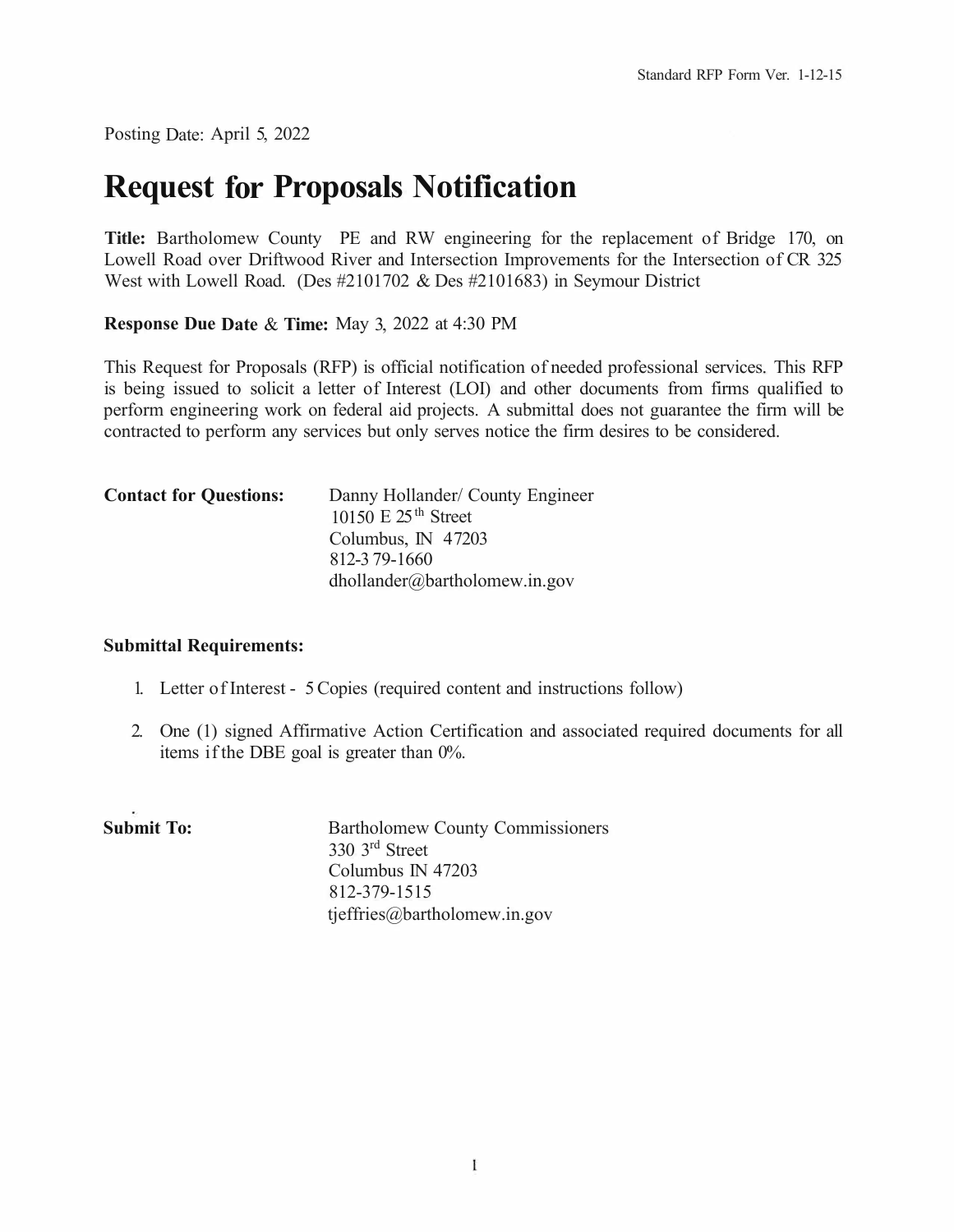### **Selection Procedures:**

Consultants will be selected for work further described herein, based on the evaluation of the Letter of Interest (LOI) and other required documents. The Consultant Selection Rating Form used to evaluate and score the submittals is included for your reference. Final selection ranking will be determined by:

- **<i** The weighted score totals with the highest score being the top ranked firm
- r- Rank totals with the lowest rank total being the top ranked firm

### **Requirements for Letters of Interest (LOI)**

- A. General instructions for preparing and submitting a Letter of Interest (LOI).
	- 1. Provide the information, as stated in Item B below, in the same order listed and signed by an officer of the firm. Signed and scanned documents, or electronically applied signatures are acceptable. Do not send additional forms, resumes, brochures, or other material unless otherwise noted in the item description.
	- 2. LOI's shall be limited to twelve  $(12)$  8  $\frac{1}{2}$ " x 11" pages that include Identification, Qualifications, Key Staff, and Project Approach.
	- 3. LOI's must be received no later than the "Response Due Date and Time"; as shown in the RFP header above. Responses received after this deadline will not be considered. Submittals must include all required attachments to be considered for selection.
- B. Letter of Interest Content
	- 1. Identification, Qualifications and Key Staff
		- a. Provide the firm name, address of the responsible office from which the work will be performed and the name and email address of the contact person authorized to negotiate for the associated work.
		- b. List all proposed sub consultants, their DBE status, and the percentage of work to be performed by the prime consultant and each sub consultant. (See Affirmative Action Certification requirements below.) A listing of certified DBE's eligible to be considered for selection as prime consultants or subconsultants for this RFP can be found at the "Prequalified Consultants" link on the Indiana Department of Transportation (INDOT) Consultants Webpage. (http://www.in.gov/indot/2732.htm).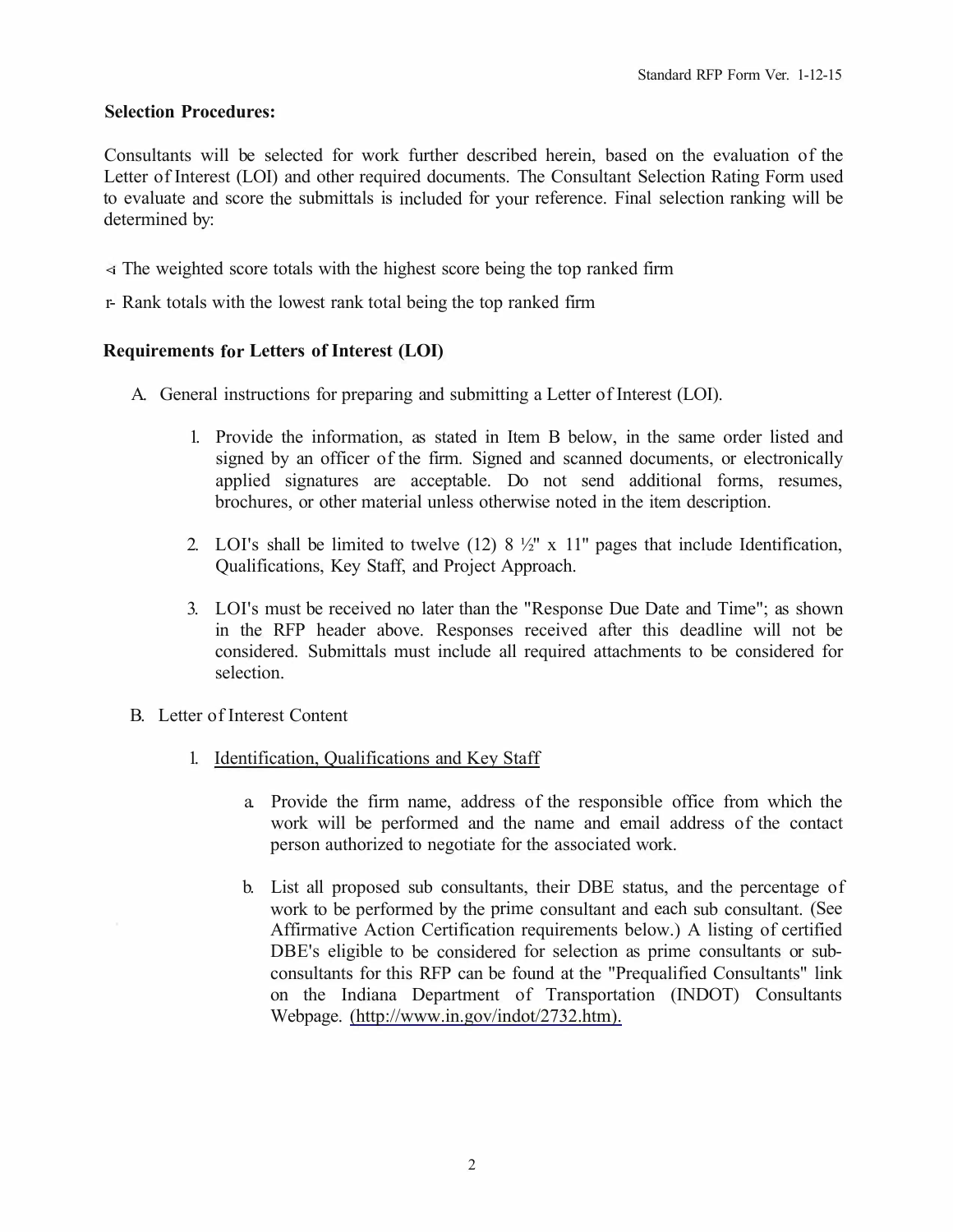- c. List the Project Manager and other key staff members, including key sub consultant staff, and the percent of time the project manager will be committed for the contract, if selected. Include project engineers for important disciplines and staff members responsible for the work. Address the experience of the key staff members on similar projects and the staff qualifications relative to the required item qualifications.
- d. Describe the capacity of consultant staff and their ability to perform the work in a timely manner relative to present workload.
- 2. Project Approach
	- a. Provide a description of your project approach relative to the advertised services. For project specific items confirm the firm has visited the project site. For all items address your firm's technical understanding of the project or services, cost containment practices, innovative ideas and any other relevant information concerning your firm's qualifications for the project.

### **Requirements for Affirmative Action Certification**

A completed Affirmative Action Certification form is required for all items that identify a DBE goal greater than 0%. The consultant must identify the DBE firms with which it intends to subcontract, include the contract participation percentage of each DBE and list what the DBE will be subcontracted to perform on the Affirmative Action Certification Form. **Copies of DBE certifications, as issued by INDOT, for each firm listed are to be included as additional pages after the form.** 

If the consultant does not meet the DBE goal, they must provide evidence of a good faith effort to achieve the DBE goal; said evidence must be provided in additional documentation. Please review the DBE program based on set goals and complete the DBE Affirmative Action Certification form as applicable. What constitutes as a good faith effort is explained in detail within the DBE program information referred to above. If no goal is set, no Affirmative Action Certification form is required. Indiana Department of Transportation's (INDOT) DBE Program Information is available at the Indiana Department of Transportation's website.

A listing of certified DBE's eligible to be considered for selection as prime consultants or subconsultants for this RFP can be found at the "Prequalified Consultants" link on the Indiana Department of Transportation (INDOT) Consultants Webpage. (http://www.in.gov/indot/2732.htm).

**DBE subcontracting goals apply to all prime submitting consultants, regardless of the prime's status of DBE.**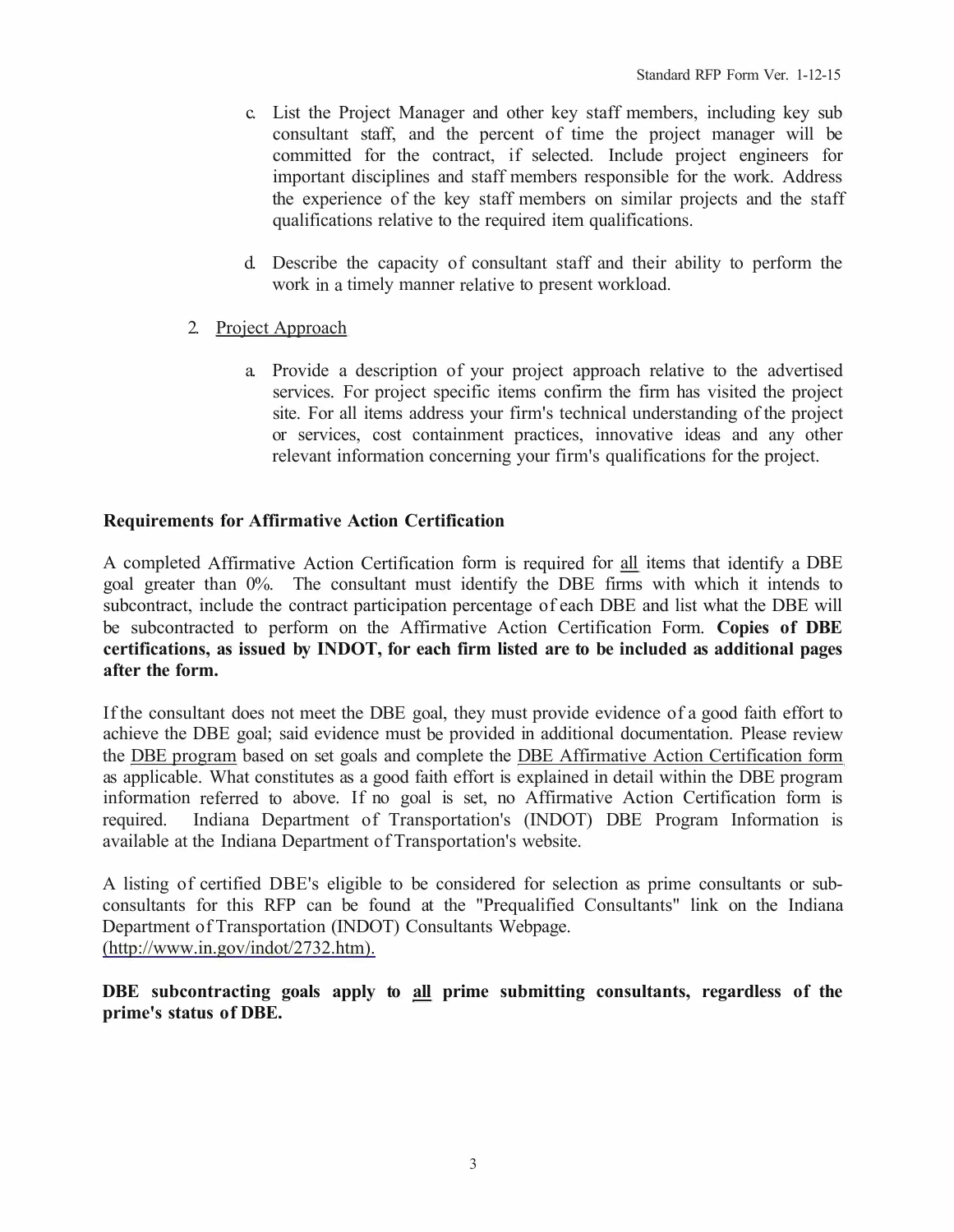# **Work item details:**

Local Public Agency: Bartholomew County

Project Location: Lowell Rd over Driftwood River, NW side of Columbus Indiana

Project Description: Bridge Replacement project over Driftwood River and Approach roads. Intersection Improvement to the intersection of CR 325 West and Lowell Rd at the west end of the bridge.

INDOTDes#: 2101702 and 210683

Phases Included: PE, RW Engineering

Estimated Construction Amount: \$8,500,000

Funding: 80% group IV federal funds

Term of Contract: Until project is complete.

DBE goal: 7%

Required Prequalification Categories:

f7 5.2 Environmental Document Preparation -

f7 6.1 Topographical Survey Data Collection

f7 8.1 Non-Complex Roadway Design

f7 9.1 Level 1 Bridge Design

f7 11.1 Right of Way Plan Development

f7 Additional Categories Listed Below:

5.1, 5.3, 5.4, 5.5, 5.6, 5.9, 5.10, 7.1, 8.2, 8.3

- **T** 12.1 Project Management for Aquisition Services
- 1 12.2 Title Search
- 1 12.4 Appraisal
- 1 12.5 Appraisal Review
- r 13.1 Construction Inspection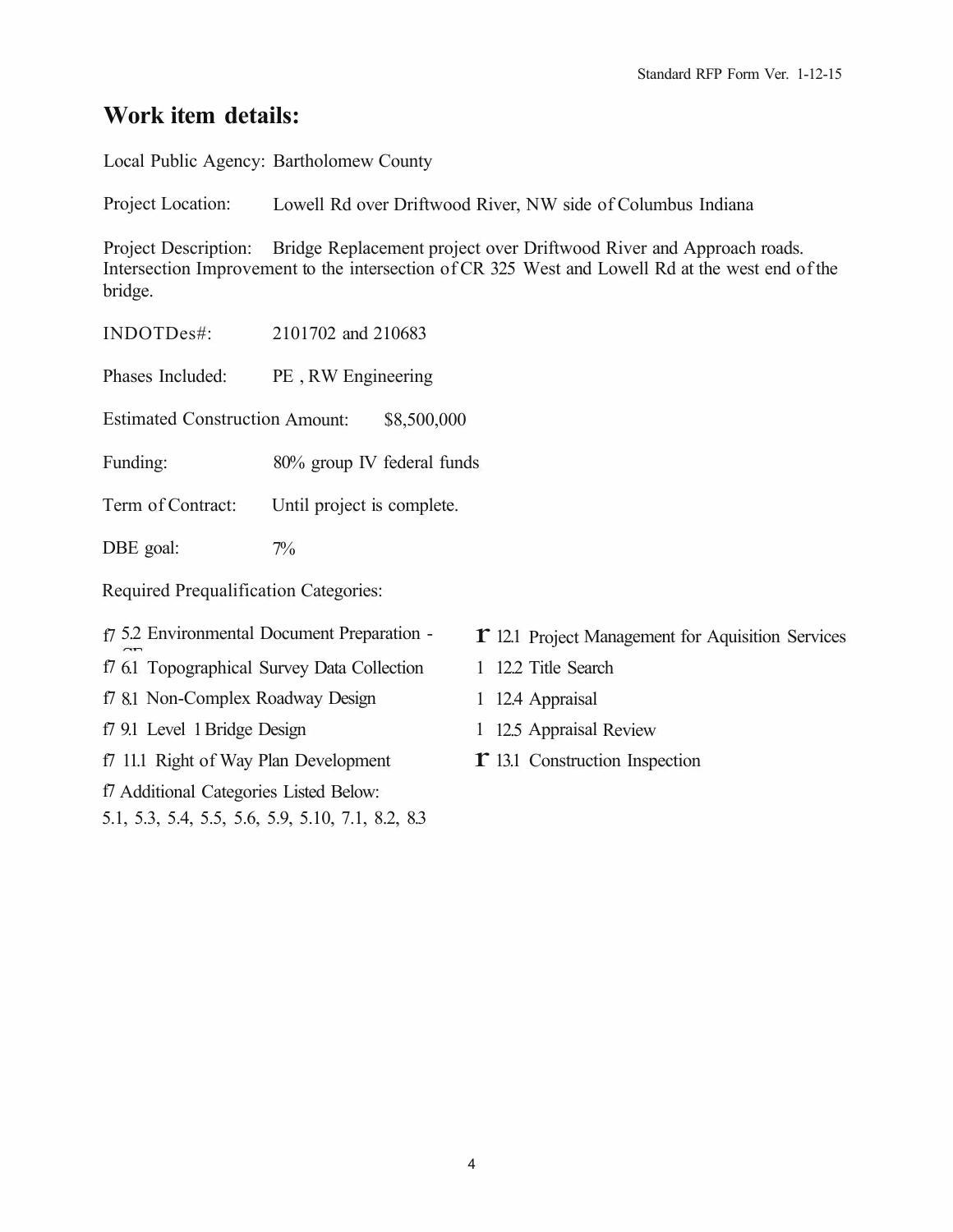## **LPA Consultant Selection Rating Sheet**

| Sample:                                                                             |                                                                                                                                                                                         |                          |              |                     |              |
|-------------------------------------------------------------------------------------|-----------------------------------------------------------------------------------------------------------------------------------------------------------------------------------------|--------------------------|--------------|---------------------|--------------|
| RFP Selection Rating for<br>(City, County, Town, etc.) - or - (Local Public Agency) |                                                                                                                                                                                         |                          |              | Des. No.            |              |
|                                                                                     |                                                                                                                                                                                         |                          |              |                     |              |
|                                                                                     | Consultant Name: Services Description:                                                                                                                                                  |                          |              |                     |              |
|                                                                                     |                                                                                                                                                                                         |                          |              |                     |              |
|                                                                                     | <b>Evaluation Criteria to be Rated by Scorers</b>                                                                                                                                       |                          |              |                     |              |
| <b>Category</b>                                                                     | <b>Scoring Criteria</b>                                                                                                                                                                 | <b>Scale</b>             | <b>Score</b> | Weight              | Weighted     |
|                                                                                     |                                                                                                                                                                                         |                          |              |                     | <b>Score</b> |
| <b>Past Performance</b>                                                             | Performance evaluation score averages from historical performance data.                                                                                                                 |                          |              |                     |              |
|                                                                                     | Quality score for similar work from performance database                                                                                                                                |                          |              | 6                   |              |
|                                                                                     | Schedule score from performance database                                                                                                                                                |                          |              | 3                   |              |
|                                                                                     | Responsiveness score from performance database                                                                                                                                          |                          |              | I                   |              |
| <b>Capacity of Team</b>                                                             | Evaluation of the team's personnel and equipment to perform the project on time.                                                                                                        |                          |              |                     |              |
| todo Work                                                                           | Availability of more than adequate capacity tllat results in added value.                                                                                                               | I                        |              | 20                  |              |
|                                                                                     | Adequate capacity to meet the schedule.<br>Insufficient available capacity to meet the schedule.                                                                                        | $\boldsymbol{0}$<br>$-I$ |              |                     |              |
| Team's                                                                              | Technical expertise: Unique Resources that yield a relevant added value or efficiency to                                                                                                |                          |              |                     |              |
| <b>Demonstrated</b>                                                                 | the deliverable.                                                                                                                                                                        |                          |              |                     |              |
| <b>Qualifications</b>                                                               | Demonstrated outstanding expertise and resources identified                                                                                                                             |                          |              |                     |              |
|                                                                                     | for required services for value added benefit.<br>Demonstrated high level of expertise and resources identified                                                                         | 2                        |              | 15                  |              |
|                                                                                     | for required services for value added benefit.                                                                                                                                          | Ι                        |              |                     |              |
|                                                                                     | Expertise and resources at appropriate level                                                                                                                                            | $\boldsymbol{0}$         |              |                     |              |
|                                                                                     | Insufficient expertise and/or resources                                                                                                                                                 | $-3$                     |              |                     |              |
| <b>Project Manager</b>                                                              | Predicted ability to manage the project, based on: experience in size,                                                                                                                  |                          |              |                     |              |
|                                                                                     | complexity, type, subs, documentation skills.                                                                                                                                           |                          |              | 20                  |              |
|                                                                                     | Demonstrated outstanding experience in similar type and complexity.                                                                                                                     | 2                        |              |                     |              |
|                                                                                     | Demonstrated high level of experience in similar type and complexity.                                                                                                                   | $\mathbf I$              |              |                     |              |
|                                                                                     | Experience in similar type and complexity shown in resume.                                                                                                                              | $\overline{0}$           |              |                     |              |
|                                                                                     | Experience in dilferent type or lower complexity.                                                                                                                                       | $-1$                     |              |                     |              |
|                                                                                     | Insufficient experience                                                                                                                                                                 | $-3$                     |              |                     |              |
|                                                                                     | Approach to Project Project Understanding and Innovation that provides cost and/or time savings.                                                                                        |                          |              |                     |              |
|                                                                                     | High level ofunderstanding and viable innovative ideas proposed                                                                                                                         | 2                        |              |                     |              |
|                                                                                     | High level o funderstanding o fthe project.                                                                                                                                             | I                        |              | 15                  |              |
|                                                                                     | Basic understanding of the project.                                                                                                                                                     | $\overline{0}$           |              |                     |              |
|                                                                                     | Lack of project understanding                                                                                                                                                           | $-3$                     |              |                     |              |
| <b>Location</b>                                                                     | Location of assigned staff office relative to project.                                                                                                                                  |                          |              |                     |              |
|                                                                                     | Within 50 ml                                                                                                                                                                            | Ι                        |              |                     |              |
|                                                                                     | 51 to 150 ml                                                                                                                                                                            | $\mathbf{0}$             |              | 5                   |              |
|                                                                                     | 151 to 500 ml                                                                                                                                                                           | -I                       |              |                     |              |
|                                                                                     | Greater than 500 ml                                                                                                                                                                     | $-2$                     |              |                     |              |
|                                                                                     |                                                                                                                                                                                         |                          |              | Weighted Sub-Total: |              |
|                                                                                     |                                                                                                                                                                                         |                          |              |                     |              |
|                                                                                     | It is the responsibility of scorers to make every effort to identify the firm roost capable of producing the highest quality deliverables in a timely and cost effective manner without |                          |              |                     |              |
| regard to personal preference.                                                      |                                                                                                                                                                                         |                          |              |                     |              |
|                                                                                     | I certify that I do not have any conflicts of interest associated with this consultant as defined in 49CFRI8.36.                                                                        |                          |              |                     |              |
|                                                                                     | I have thoroughly reviewed the letter of interest for this consultant and certify that the above scores represent my best judgment of this firm's abilities.                            |                          |              |                     |              |
|                                                                                     |                                                                                                                                                                                         |                          |              |                     |              |
|                                                                                     |                                                                                                                                                                                         |                          |              |                     |              |
|                                                                                     | Signature:                                                                                                                                                                              |                          |              |                     |              |
|                                                                                     | Print Name:                                                                                                                                                                             |                          |              |                     |              |
|                                                                                     | Title:                                                                                                                                                                                  |                          |              |                     |              |
|                                                                                     |                                                                                                                                                                                         |                          |              |                     |              |
| (Fonn Rev. 3-30-IO)                                                                 | Date:                                                                                                                                                                                   |                          |              |                     |              |